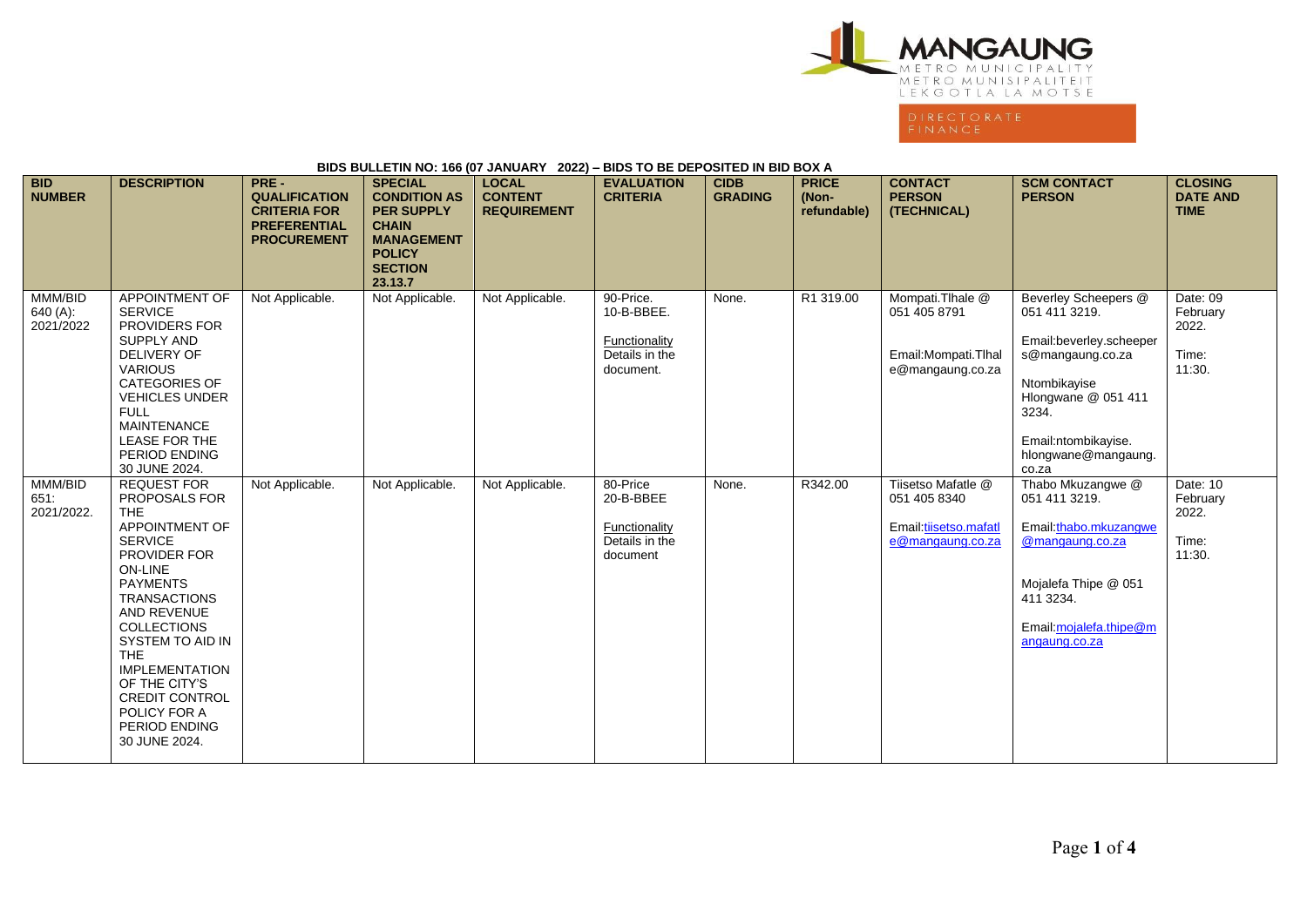

| MMM/BID<br>652:<br>2021/2022. | SUPPLY AND<br>DELIVERY OF<br><b>WATER</b><br><b>PURIFICATION</b><br><b>CHEMICALS FOR</b><br><b>MANGAUNG</b><br><b>METROPOLITAN</b><br><b>MUNICIPALITY</b><br>FOR A PERIOD<br>ENDING 30 JUNE<br>2024. | Only tenderers<br>who are EME<br>having Level 1<br><b>BBBEE</b> status<br>contributor will be<br>allowed to bid | Not Applicable. | Not Applicable. | 80-Price<br>20-B-BBEE<br><b>Functionality</b><br>Details in the<br>document | None. | R342.00 | Victor Mapeshoane<br>@ 0836623395<br>Email: victor.mapesh<br>oane@mangaung.c<br>0.2a | Selemela Lehare @ 051<br>411 3200.<br>Emailselemela.lehare@<br>mangaung.co.za<br>Portia Mollo @ 051 411<br>3234.<br>Email: portia.mollo@man<br>gaung.co.za                                                         | Date: 14<br>February<br>2022.<br>Time:<br>11:30. |
|-------------------------------|------------------------------------------------------------------------------------------------------------------------------------------------------------------------------------------------------|-----------------------------------------------------------------------------------------------------------------|-----------------|-----------------|-----------------------------------------------------------------------------|-------|---------|--------------------------------------------------------------------------------------|--------------------------------------------------------------------------------------------------------------------------------------------------------------------------------------------------------------------|--------------------------------------------------|
| MMM/BID<br>653.<br>2021/2022. | PROVISION OF<br><b>CATERING</b><br><b>SERVICES FOR</b><br><b>MANGAUNG</b><br><b>METROPOLITAN</b><br><b>MUNICIPALITY</b><br>FOR A PERIOD<br>ENDING 30 JUNE<br>2024.                                   | Not Applicable.                                                                                                 | Not Applicable. | Not Applicable. | 80-Price<br>20-B-BBEE<br>Functionality<br>Details in the<br>document        | None. | R342.00 | Sele Thebane @<br>051 411 3209<br>Email:sele.thebane<br>@mangaung.co.za              | Beverley Scheepers @<br>051 411 3219.<br>Email:beverley.scheeper<br>s@mangaung.co.za<br>Ntombikayise<br>Hlongwane @ 051 411<br>3234.<br>Email:ntombikayise.hlon<br>gwane@mangaung.co.z<br>$\underline{\mathbf{a}}$ | Date: 15<br>February<br>2022.<br>Time:<br>11:30. |
| MMM/BID<br>654.<br>2021/2022. | <b>SUPPLY AND</b><br>DELIVERY OF<br><b>FACE VALUE</b><br><b>BOOKS FOR</b><br><b>MANGAUNG</b><br><b>METROPOLITAN</b><br><b>MUNICIPALITY</b><br>FOR A PERIOD<br><b>ENDING 30 JUNE</b><br>2024.         | Not Applicable.                                                                                                 | Not Applicable. | Not Applicable. | 80-Price<br>20-B-BBEE<br>Functionality<br>Details in the<br>document        | None. | R342.00 | Sele Thebane @<br>051 411 3209<br>Email: sele.thebane<br>@mangaung.co.za             | Beverley Scheepers @<br>051 411 3219.<br>Email: beverley.scheeper<br>s@mangaung.co.za<br>Lindiwe Ndebele @051<br>411 3234.<br>Email.lindiwe.ndebele@<br>mangaung.co.za                                             | Date: 18<br>February<br>2022.<br>Time:<br>11:30. |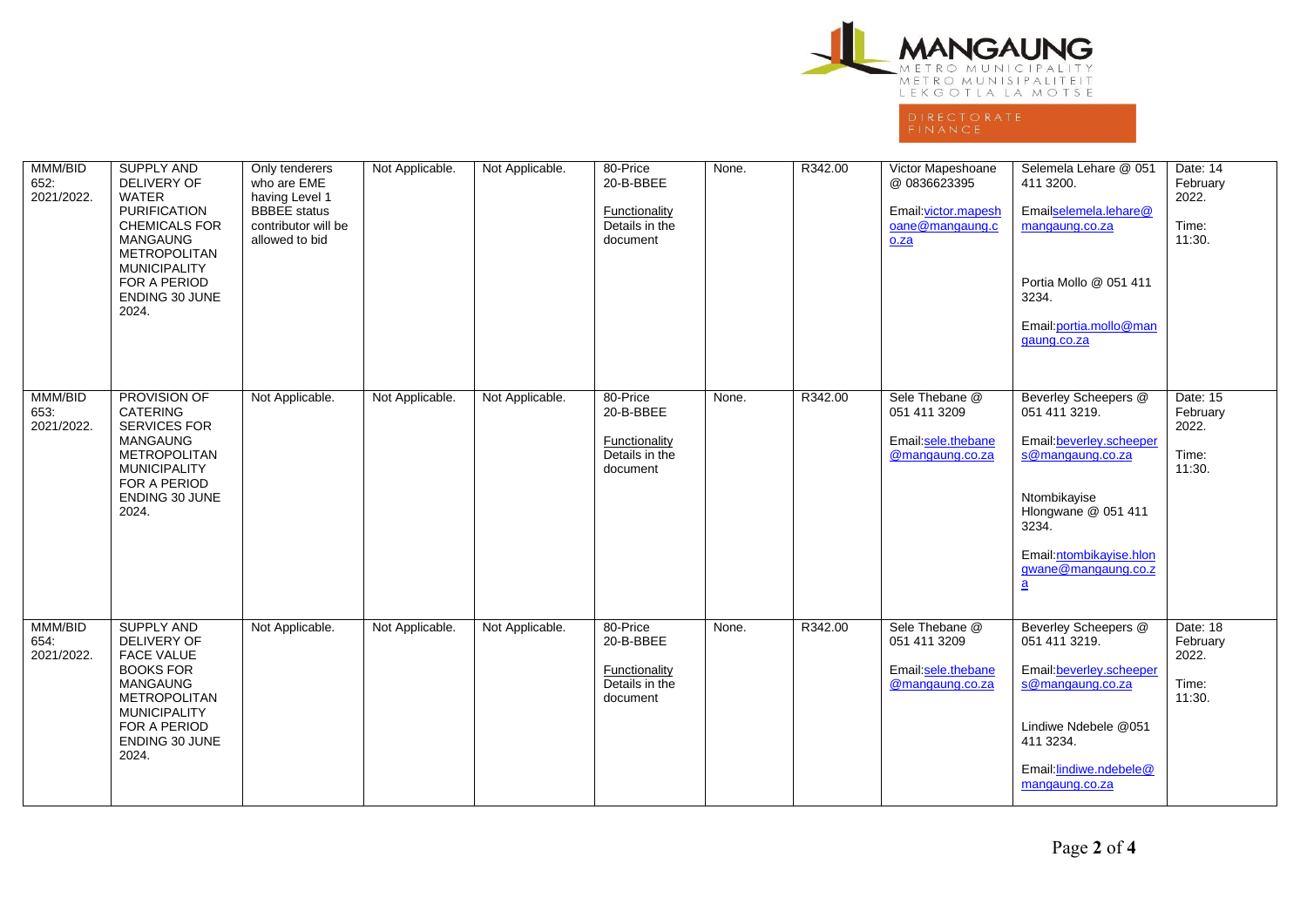

FINANCE

| MMM/BID<br>655.<br>2021/2022                                                                                                                                                                                                                                                                                                                                                       | <b>APPOINTMENT OF</b><br>A CONTRACTOR<br>FOR THE<br>GENERAL<br><b>ROUTINE</b><br><b>MAINTENANCE OF</b><br><b>WATER SUPPLY</b><br>SYSTEM<br><b>INCLUDING</b><br><b>SEWER PUMP</b><br>STATIONS,<br>MECHANICAL,<br>ELECTRICAL,<br>DREDGING AND<br><b>BOREHOLE</b><br>STRUCTURES AS<br>AND WHEN<br><b>REQUIRED FOR A</b> | Only tenderers<br>who are EME<br>having Level 1<br><b>BBBEE</b> status<br>contributor will be<br>allowed to bid | Not Applicable. | Not Applicable.                                                                                                                       | 80-Price<br>20-B-BBEE<br>Functionality<br>Details in the<br>document                                                                                                   | 4 ME/ 3 ME<br>PE or<br>Higher. | R342.00 | Victor Mapeshoane<br>@0836623395<br>Email: victor.mapesh<br>oane@mangaung.c<br>o.za | Thabo Mkuzangwe @<br>051 411 3219.<br>Email:thabo.mkuzangwe<br>@mangaung.co.za<br>Mojalefa Thipe @ 051<br>411 3234.<br>Email:mojalefa.thipe@m<br>angaung.co.za | Date: 21<br>February<br>2022.<br>Time:<br>11:30. |
|------------------------------------------------------------------------------------------------------------------------------------------------------------------------------------------------------------------------------------------------------------------------------------------------------------------------------------------------------------------------------------|----------------------------------------------------------------------------------------------------------------------------------------------------------------------------------------------------------------------------------------------------------------------------------------------------------------------|-----------------------------------------------------------------------------------------------------------------|-----------------|---------------------------------------------------------------------------------------------------------------------------------------|------------------------------------------------------------------------------------------------------------------------------------------------------------------------|--------------------------------|---------|-------------------------------------------------------------------------------------|----------------------------------------------------------------------------------------------------------------------------------------------------------------|--------------------------------------------------|
|                                                                                                                                                                                                                                                                                                                                                                                    | PERIOD ENDING<br>30 JUNE 2024.                                                                                                                                                                                                                                                                                       |                                                                                                                 |                 |                                                                                                                                       |                                                                                                                                                                        |                                |         |                                                                                     |                                                                                                                                                                |                                                  |
| PAYMENTS CANNOT BE MADE AT SUPPLY CHAIN MANAGEMENT OFFICES BUT CAN BE<br>MADE AT THE FOLLOWING MUNICIPAL PAY POINTS:<br>BRAM FISCHER BUILDING BLOEMFONTEIN,<br>RE-A-HOLA SHOPPING COMPLEX - BOTSHABELO.<br>THABA - NCHU CIVIC CENTRE, HOSTEL ONE - BLOEMFONTEIN (DR. BELCHER<br>ROAD),<br>MANGAUNG REGIONAL OFFICES - CNR. MOSHOESHOE & GEORGE LUBBE ROADS<br><b>BLOEMFONTEIN.</b> |                                                                                                                                                                                                                                                                                                                      |                                                                                                                 |                 |                                                                                                                                       | ALTERNATIVELY, DIRECT OR ELECTRONIC DEPOSITS CAN BE MADE TO THE MMM BANK ACCOUNT:<br>NEDBANK, ACCOUNT NO: 1186239778, BRANCH CODE:198765, REF NO: 4302142551019ZZZZZ11 |                                |         |                                                                                     |                                                                                                                                                                |                                                  |
| THE AVAILABILITY OF DOCUMENT:11 January 2022                                                                                                                                                                                                                                                                                                                                       |                                                                                                                                                                                                                                                                                                                      |                                                                                                                 |                 | AII BID DOCUMENTS TO BE COLLECTED AND SUBMITTED AT:<br>Supply Chain Management Offices, 6 Mannion Road, Orangesig, Bloemfontein, 9300 |                                                                                                                                                                        |                                |         |                                                                                     |                                                                                                                                                                |                                                  |

## Notice: **196**

Minimum Requirements:

1. Tax clearance reference number and tax compliance status pin.2. In the case of the Joint venture a tax clearance reference number and tax compliance status pin of all parties must be attached. 3. Copy of Centralised Supplier's Database Administered by National Treasury (CSD).) 4. In case of a JV Copy of Centralised Supplier's Database Administered by National Treasury (CSD).) of all parties must be attached. 5. Copy of JV agreement (in case of JV) must be attached. 6. Proof from the relevant Municipality that municipal rates and taxes of the bidder are not in arrears for period of more than 90 days from the closing date of the bid. The Municipality shall accept municipal rates and taxes bearing name of the directors irrespective of the company address and also Municipal rates and taxes not bearing company / directors name, however the address on the municipal rates and taxes must match the one of the company's / director's address or, proof that the bidder is leasing a property and the valid lease agreement must be submitted with the bid document on the closing date of the bid or, proof that the bidder is sub - leasing a property and the main lease agreement must be submitted together with the sub – lease agreement on the closing date of the bid (refer to ANNEXURE C) or, provide a stamped letter from the relevant Councilor stating that bidder's business is conducted in the property where the municipality is not issuing